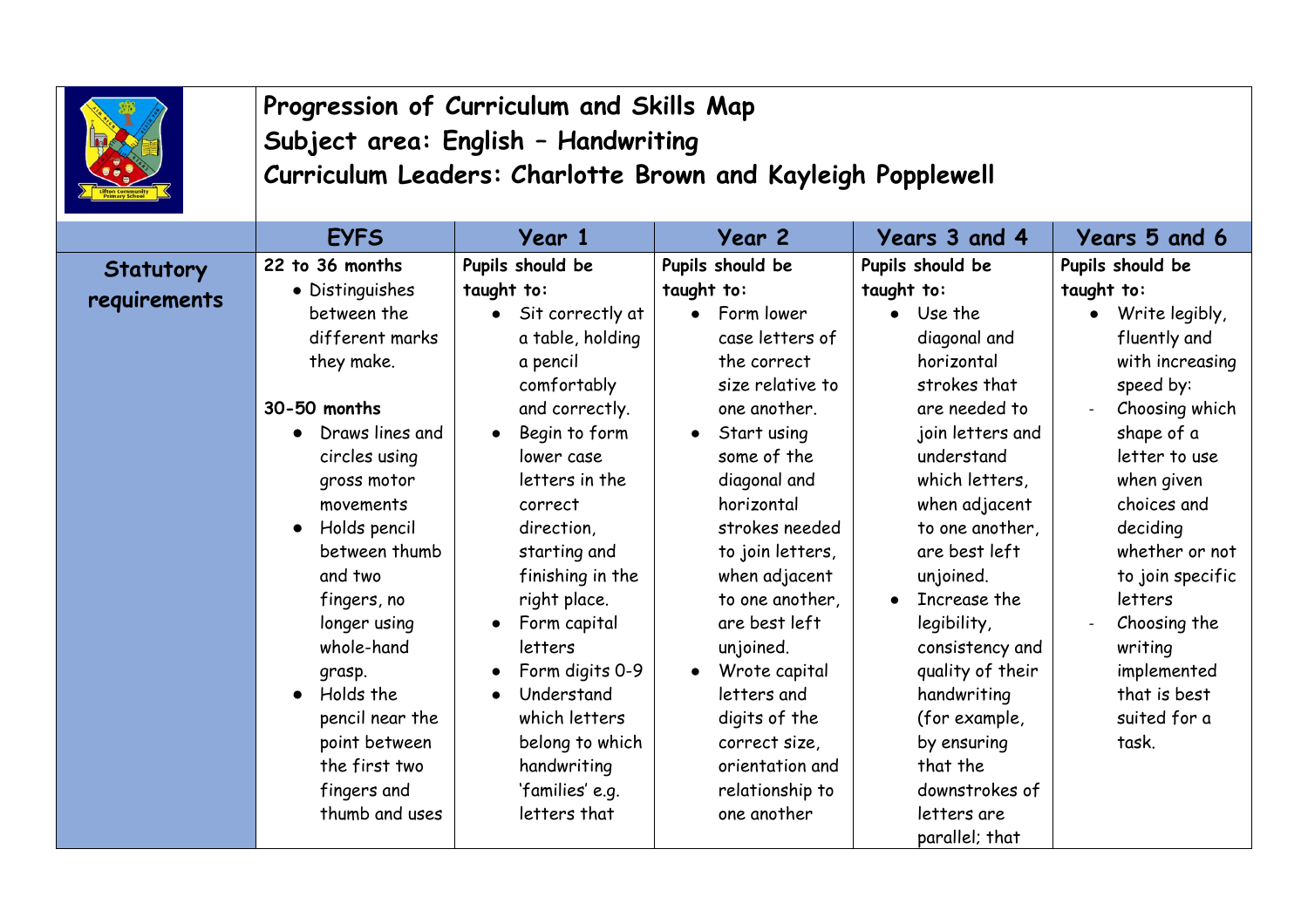| it with good<br>control.<br>Can copy some<br>$\bullet$<br>letters e.g.<br>letters from<br>their name.<br>Sometimes<br>$\bullet$<br>gives meaning<br>to marks as<br>they draw and<br>paint.<br>Ascribes<br>$\bullet$<br>meanings to<br>marks that<br>they see in<br>different<br>places. | are formed in<br>similar ways. | and lower case<br>letters.<br>Use spacing<br>$\bullet$<br>between words<br>that reflects<br>the size of the<br>letters. | lines of writing<br>are spaced<br>sufficiently so<br>that they<br>ascenders and<br>descenders of<br>letters do no<br>touch). |  |
|-----------------------------------------------------------------------------------------------------------------------------------------------------------------------------------------------------------------------------------------------------------------------------------------|--------------------------------|-------------------------------------------------------------------------------------------------------------------------|------------------------------------------------------------------------------------------------------------------------------|--|
| 40-60 months<br>Gives meaning<br>$\bullet$<br>to marks they                                                                                                                                                                                                                             |                                |                                                                                                                         |                                                                                                                              |  |
| make as they<br>draw, write and<br>print.                                                                                                                                                                                                                                               |                                |                                                                                                                         |                                                                                                                              |  |
| Begin to break<br>$\bullet$<br>flow if<br>the<br>speech<br>into                                                                                                                                                                                                                         |                                |                                                                                                                         |                                                                                                                              |  |
| words.<br>Uses<br>some                                                                                                                                                                                                                                                                  |                                |                                                                                                                         |                                                                                                                              |  |
| clearly<br>identifiable<br>letters<br>to                                                                                                                                                                                                                                                |                                |                                                                                                                         |                                                                                                                              |  |
| communicate<br>meaning,                                                                                                                                                                                                                                                                 |                                |                                                                                                                         |                                                                                                                              |  |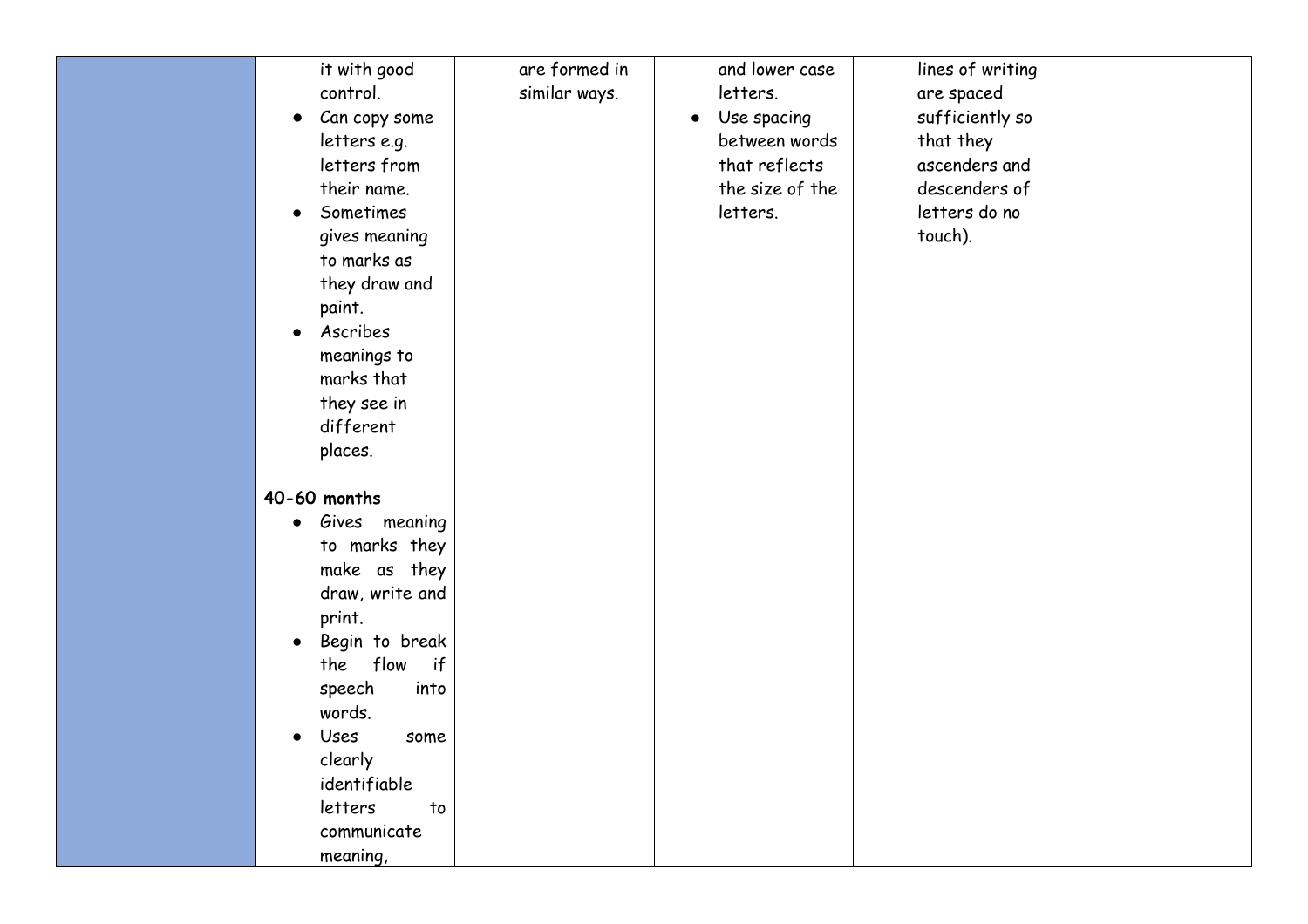| representing                |  |  |
|-----------------------------|--|--|
| sounds<br>some              |  |  |
| correctly and in            |  |  |
| sequence.                   |  |  |
| Writes<br>own<br>$\bullet$  |  |  |
| name and other              |  |  |
| things such as              |  |  |
| labels, captions.           |  |  |
| Attempts<br>to<br>$\bullet$ |  |  |
| short<br>wrote              |  |  |
| sentences<br>in             |  |  |
| meaningful                  |  |  |
| context                     |  |  |
| Show<br>a<br>$\bullet$      |  |  |
| preference for              |  |  |
| dominant<br>a               |  |  |
| hand.                       |  |  |
| Begins to use<br>$\bullet$  |  |  |
| anticlockwise               |  |  |
| movement and                |  |  |
| retrace vertical            |  |  |
| lines.                      |  |  |
| Begins to form<br>$\bullet$ |  |  |
| recognisable                |  |  |
| letters.                    |  |  |
| Use a pencil<br>$\bullet$   |  |  |
| and holds it                |  |  |
| effectively to              |  |  |
| form                        |  |  |
| recognisable                |  |  |
| letters, most               |  |  |
| of which are                |  |  |
|                             |  |  |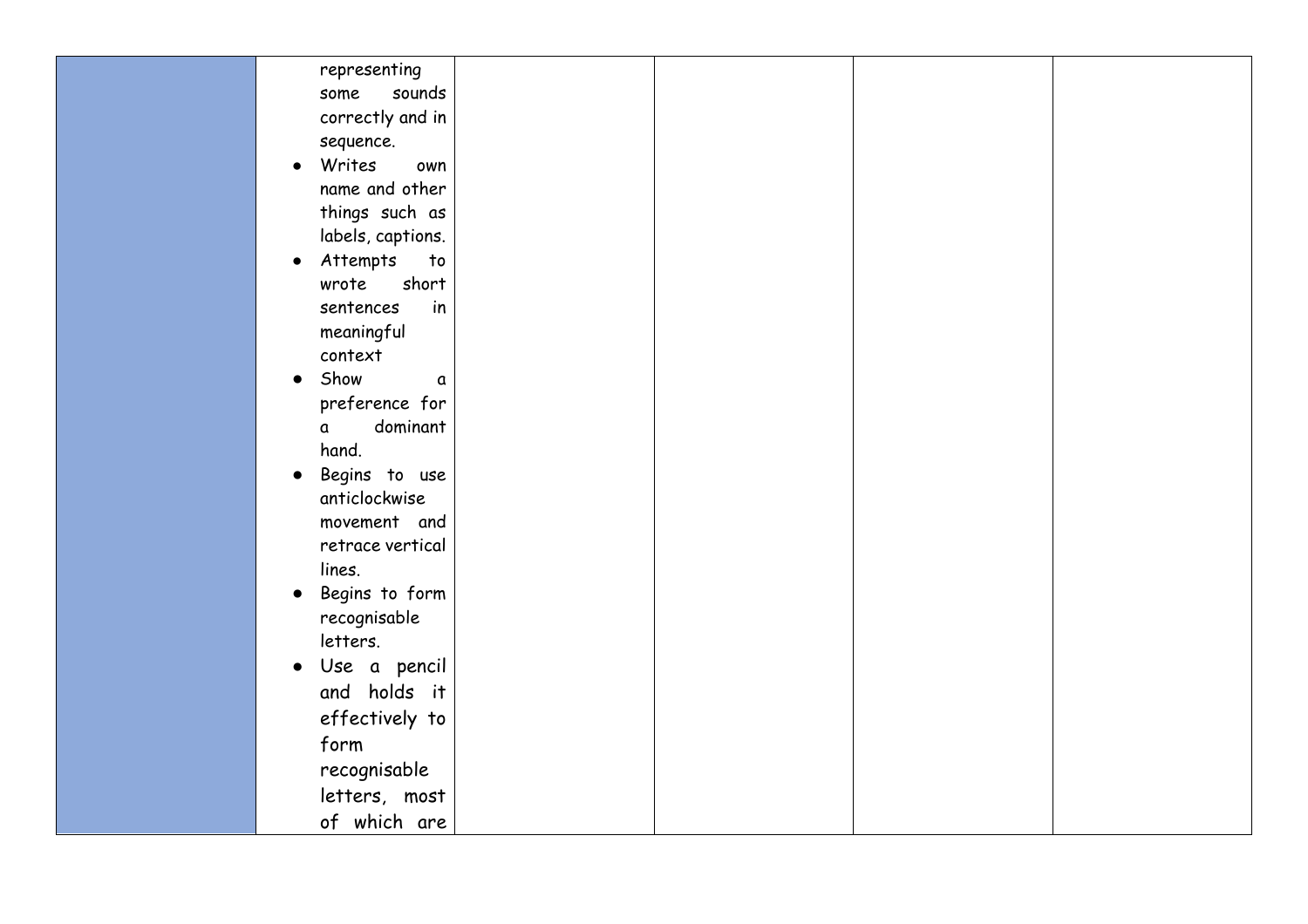|           | formed<br>correctly.<br>They<br>handle<br>equipment and<br>tools<br>effectively<br>including<br>pencils<br>for<br>writing. |                                                                                                                                                                                                                                                                                                                                                                                                        |                                                                                                                                                                                                                                       |                                                                                                                                                                                                                                                                                                                                                    |                                                                                                                                                                                                                                                                                                                                                                                                      |
|-----------|----------------------------------------------------------------------------------------------------------------------------|--------------------------------------------------------------------------------------------------------------------------------------------------------------------------------------------------------------------------------------------------------------------------------------------------------------------------------------------------------------------------------------------------------|---------------------------------------------------------------------------------------------------------------------------------------------------------------------------------------------------------------------------------------|----------------------------------------------------------------------------------------------------------------------------------------------------------------------------------------------------------------------------------------------------------------------------------------------------------------------------------------------------|------------------------------------------------------------------------------------------------------------------------------------------------------------------------------------------------------------------------------------------------------------------------------------------------------------------------------------------------------------------------------------------------------|
| Notes and |                                                                                                                            |                                                                                                                                                                                                                                                                                                                                                                                                        |                                                                                                                                                                                                                                       |                                                                                                                                                                                                                                                                                                                                                    |                                                                                                                                                                                                                                                                                                                                                                                                      |
| guidance  |                                                                                                                            | Handwriting<br>requires frequent<br>and discrete,<br>direct teaching.<br>Pupils should be<br>able to form<br>letters correctly<br>and confidently.<br>The size of the<br>writing implement<br>(pencil, pen) should<br>not be too large<br>for a young pupil's<br>hand. Whatever is<br>being used should<br>allow the pupil to<br>hold it easily and<br>correctly so that<br>bad habits are<br>avoided. | Pupils should<br>revise and practise<br>correct letter<br>formation<br>frequently.<br>They should be<br>taught to write<br>with a joined style<br>as soon as they can<br>form letters<br>securely with the<br>correct<br>orientation. | Pupils should be<br>using joined<br>handwriting<br>throughout their<br>independent<br>writing.<br>Handwriting should<br>continue to be<br>taught, with the<br>aim of increasing<br>the fluency with<br>which pupils are<br>able to write down<br>what they want to<br>say.<br>This, in turn, will<br>support their<br>composition and<br>spelling. | Pupils should<br>continue to<br>practise<br>handwriting and be<br>encouraged to<br>increase the speed<br>of it, so that<br>problems with<br>forming letters do<br>not get in the way<br>of their writing<br>down what they<br>want to say.<br>They should be<br>clear about what<br>standard of<br>handwriting is<br>appropriate for a<br>particular task, for<br>example, quick<br>notes or a final |